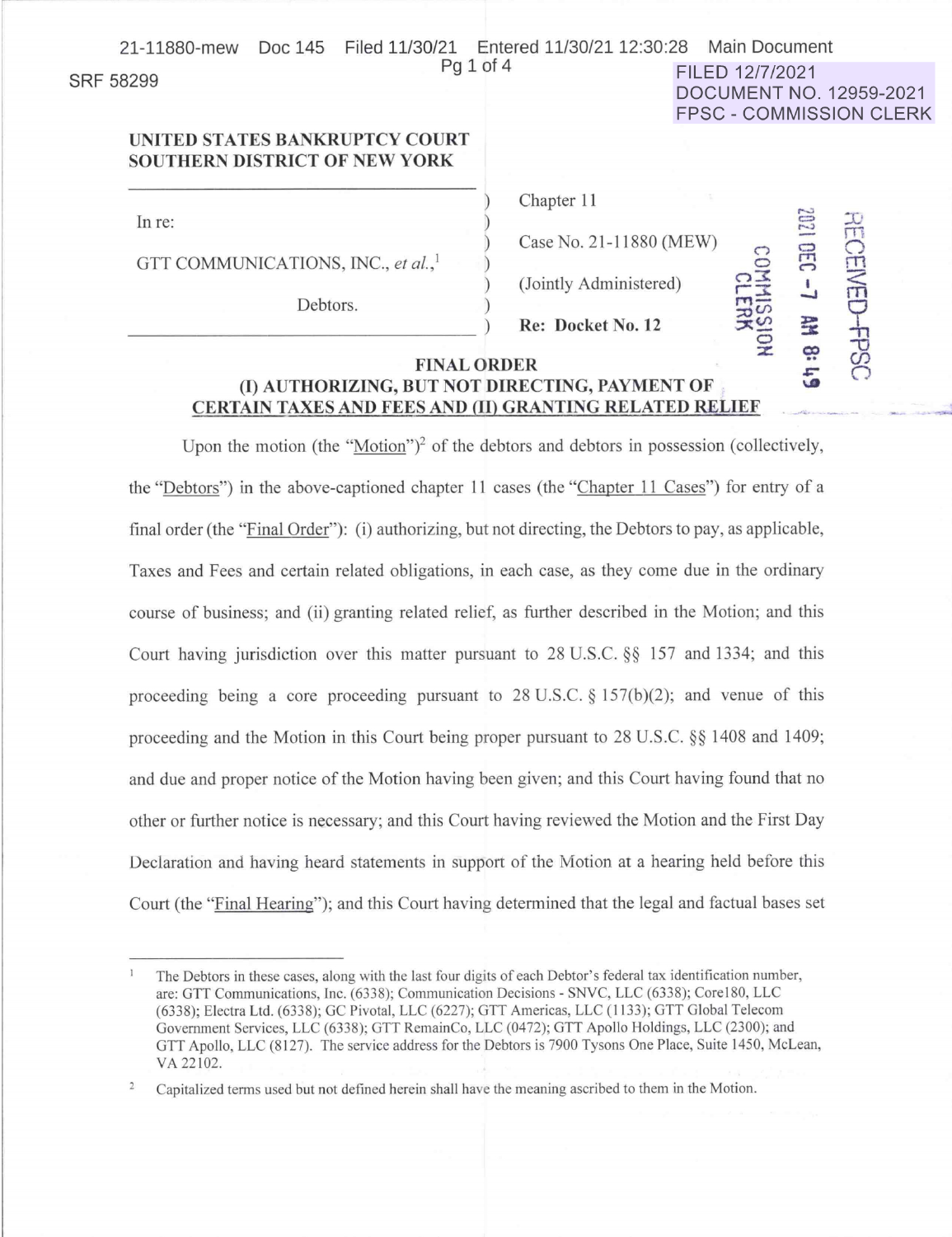## 21-11880-mew Doc 145 Filed 11/30/21 Entered 11/30/21 12:30:28 Main Document Pg 2 of 4

forth in the Motion and at the Final Hearing establish just cause for the relief granted herein; and this Court having found that the relief requested in the Motion is in the best interests of the Debtors' estates, their creditors and other parties in interest; and any objections to the reliefrequested in the Motion having been withdrawn or overruled on the merits; and after due deliberation and sufficient cause appearing therefor, it is hereby **ORDERED:** 

1. The Motion is granted on a final basis to the **extem:** set forth herein.

2. The Debtors are authorized, but not directed, to **(a)** pay or remit (or use applicable credits to offset) prepetition Taxes and Fees Obligations **withom** further order of this Court, at such time when the Taxes and Fees are payable in the ordinary course of business and (b) pay Taxes and Fee Obligations that arise in the ordinary course of **business** on a postpetition basis. To the extent that the Debtors have overpaid any Taxes and Fees, the Debtors are authorized to seek a refund or credit on account of any such Taxes and Fees.

3. The Debtors are authorized, but not directed,  $\boldsymbol{r}$  as any prepetition CLA Obligations and (b) pay any CLA Obligations that arise in the **ardinary** course of business on a postpetition basis.

4. The payment of obligations under this Final Orderare not limited to the Authorities listed in **Exhibit C** to the Motion, and such exhibit may **be** supplemented with additional Authorities without further order of the Court.

5. The Debtors are authorized, but not directed, **to** honor any amounts owed on account of the Domestic Audits conducted in connection with their Taxes and Fees in the ordinary course of business.

6. The banks and financial institutions on which checks were drawn or electronic payment requests made in payment of the prepetition obligation; approved herein are authorized

2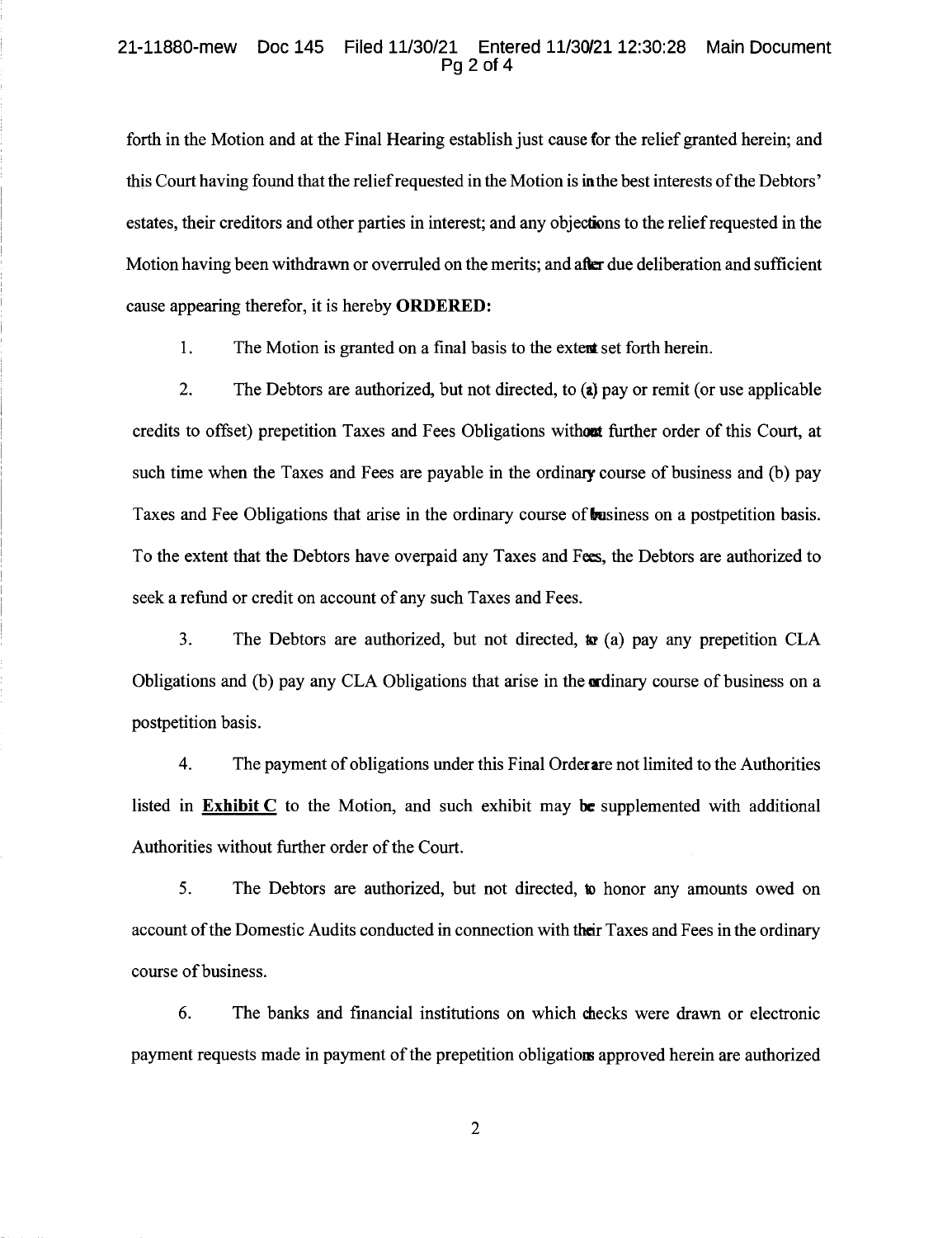## 21-11880-mew Doc 145 Filed 11/30/21 Entered 11/30/2112:30:28 Main Document Pg 3 of 4

to receive, process, honor and pay all such checks and electronic payment requests when presented for payment, provided that sufficient funds are on deposit and standing in the Debtors' credit in the applicable bank accounts to cover such payments, and all such banks and financial institutions are authorized to rely on the Debtors' designation of any particular check or electronic payment request as approved by this Final Order without any duty of further inquiry and without liability for following the Debtors' instructions.

7. Nothing contained in the Motion or this Final Order is intended or should be construed as (a) an agreement or admission as to the validity or priority of any claim against the Debtors or their estates; (b) a waiver or impairment of the Debtors' or any appropriate party in interest's rights to dispute any claim against the Debtors on any grounds; (c) a waiver of any claims or causes of action which may exist against any creditor or interest holder; (d) a promise by the Debtors to pay any claim; ( e) an implication or admission by the Debtors that any claim is payable pursuant to this Final Order; or (f) the assumption or adoption of any contract or agreement under Bankruptcy Code section 365.

8. Notwithstanding anything in the Motion or this Final Order to the contrary, any payment made or action taken by any of the Debtors pursuant to the authority granted herein, as well as the exercise of any and all rights and authorizations granted or approved hereunder, shall be subject to the requirements imposed on the Debtors under any orders of this Court approving any use of cash collateral by the Debtors (the "Cash Collateral Orders"). To the extent there is any inconsistency between the terms of the Cash Collateral Orders and any action taken or proposed to be taken hereunder, the terms of the Cash Collateral Orders shall control.

3